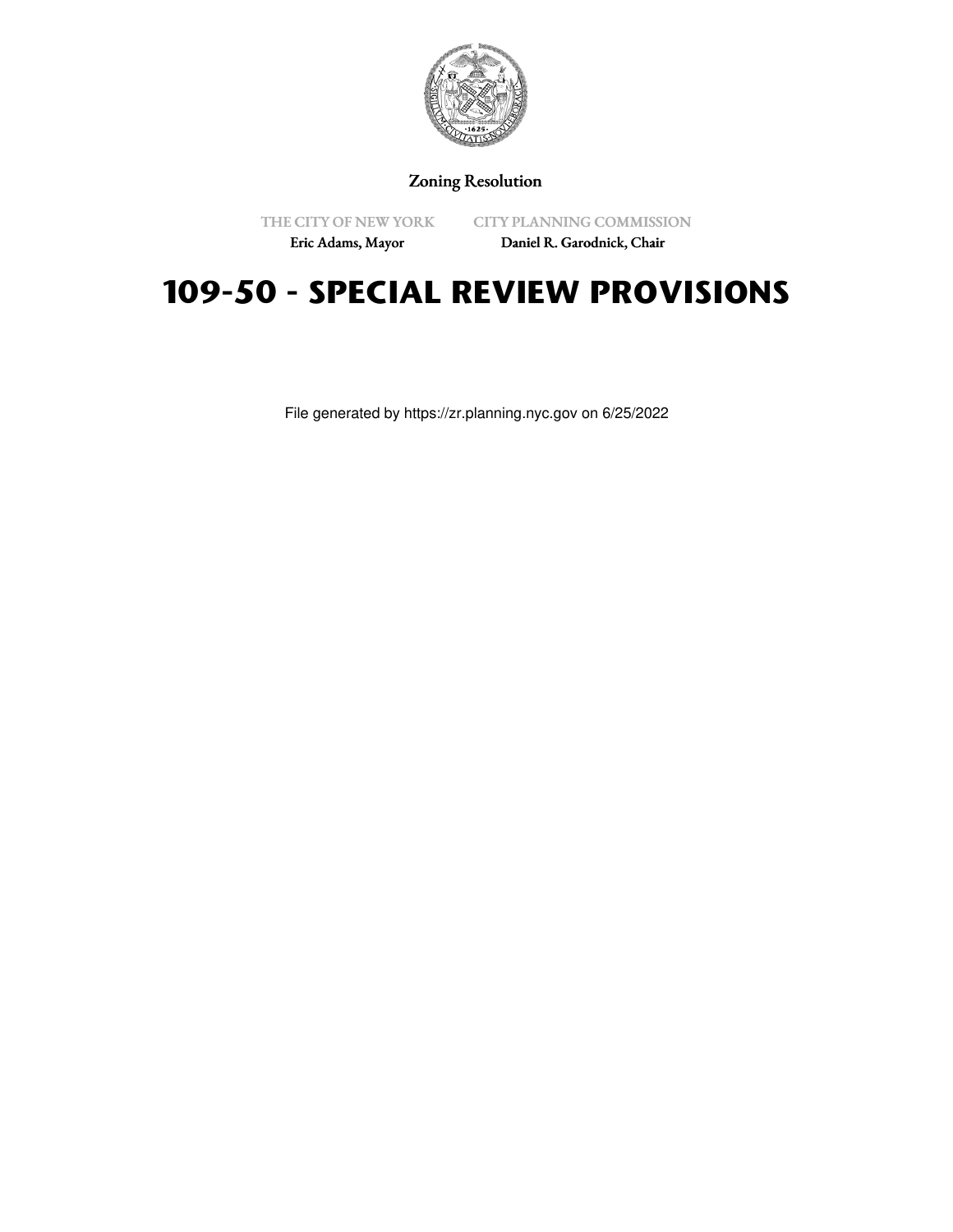## **109-50 - SPECIAL REVIEW PROVISIONS**

LAST AMENDED 2/3/1977

The City Planning Commission may allow certain modifications of the provisions of this Chapter as set forth below.

## **109-51 - Modification of the Provisions of the Special Little Italy District**

LAST AMENDED 11/16/1989

## **109-514 - Modifications by authorization**

LAST AMENDED 2/2/2011

Modifications of the provisions of this Chapter may be authorized by the City Planning Commission based upon receipt of an application, except that there shall be no modifications of any provision of Section 109-12, 109-22, 109-32 or 109-41 unless specifically allowed therein, provided that the Commission, after notification to the affected Community Board, certifies to the Commissioner of Buildings that there exists a compelling need for such modification and that such modifications are consonant with the objectives of the #Special Little Italy District#. The Commission may prescribe other appropriate conditions and safeguards to minimize adverse effects on the surrounding area.

Notwithstanding any other provisions of the Resolution, the Commission may, after notification to the affected Community Board, authorize a #non-complying# #inner court# within an existing #building# to be eliminated, and may modify the applicable provisions of this Chapter relating to an #enlargement#, provided that:

- (a) the #building# is an existing old law or new law tenement, not higher than seven #stories#;
- (b) any additional #floor area# created through such elimination of a #non-complying# #inner court# is not more than 10 percent of the existing #floor area# of the #building#, and the width of such #inner court# is not more than 20 feet;
- (c) the renovation of such #building# will result in improved arrangements for adequate access of light and air, and for privacy between #dwelling units#, to the newly created #dwelling units# and to the surrounding developments;
- (d) such #enlargement# will not increase the density of population or intensity of #use# to the detriment of the occupants of the #buildings# in the #block# or nearby #blocks#;
- (e) the #enlargement# as proposed shall comply with the applicable provisions of Sections 109-14, 109-17, 109-25, 109-34 or 109-42, except as otherwise modified by the Commission; and
- (f) the Commission is in receipt of a report from the Department of Buildings and the Fire Department concerning said #building#.

The City Planning Commission may prescribe other additional conditions and safeguards to enhance the character of the surrounding area.

#### **109-52 - Special Permit Provisions**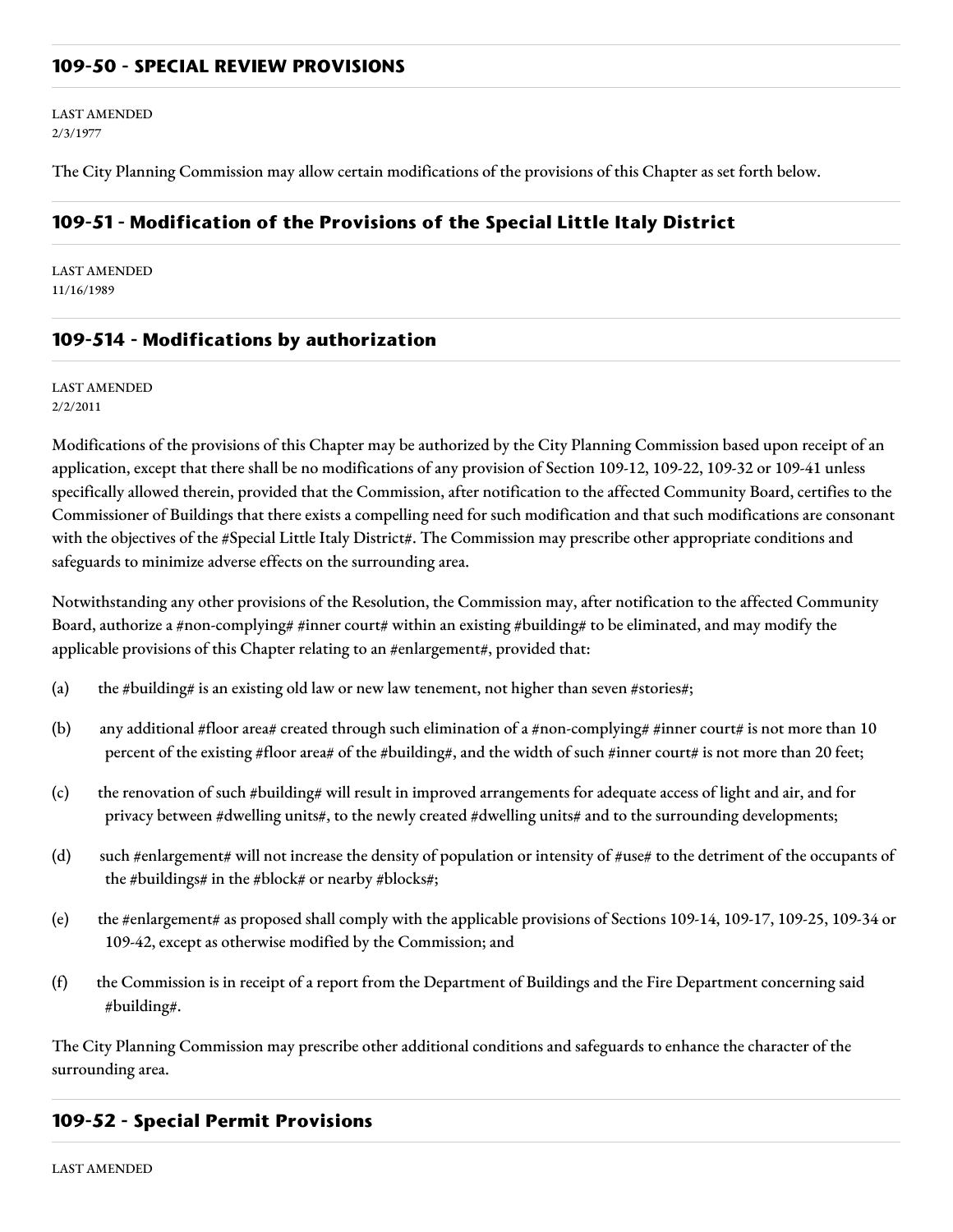# **109-521 - Modification of accessory off-street parking facilities**

LAST AMENDED 2/3/1977

The City Planning Commission may, by special permit, modify #accessory# off-street parking facilities for the #residential# portion of any #development# on a #zoning lot# as set forth in Section 109-16 or Section 109-351.

## **109-522 - Special provisions for the preservation of certain existing buildings**

LAST AMENDED 2/2/2011

#Buildings# listed in Appendix B of this Chapter, shall not be demolished or have their external architectural features altered, except as set forth in this Section.

The City Planning Commission, by special permit, may allow:

- (a) in such #buildings#, for a change of a conforming #use# to another conforming #use#, the applicable underlying district, or #Special Little Italy District#, #bulk# regulations shall not apply to such change of #use#; or
- (b) the alteration of such #buildings#, provided that such alteration and treatment of the facade relates harmoniously to the character and materials of the original facade and of adjoining #buildings#; and
- (c) the demolition of such #buildings#, other than unsafe #buildings#, provided that the Commission finds that the existing #building# is not suitable for rehabilitation.

For the purposes of this Section, a change of #use# is a change to another #use# listed in the same or any other conforming Use Group; however, a change in ownership or occupancy shall not, by itself, constitute a change of #use#. #Enlargements# of such #buildings# shall be subject to all applicable district regulations. The Commission may prescribe appropriate conditions and safeguards to ensure that any interim #uses# proposed on the site prior to any construction are in conformance with the purposes of the Special District.

# **109-523 - Applications for special permit**

LAST AMENDED 2/2/2011

An application to the City Planning Commission for the grant of a special permit respecting provisions of Sections 109-16 and 109-351 of this Chapter, shall include: a site plan showing the location and proposed #use# of all #buildings or other structures# on the site; the location of all vehicular entrances and exits and off-street parking and loading spaces; the amount and nature of traffic to be generated by such #development# or #enlargement# and an indication of the routes that will provide vehicular access to a #manufacturing#, #commercial# or #community facility# establishment; and such other information as may be required by the Commission.

An application to the Commission for the grant of a special permit respecting provisions of Section 109-522, shall include floor plans of all major floors; all major elevations; a site plan depicting all structures on the site, and all structures and major features within 100 feet of the site; and such other information as may be required by the Commission.